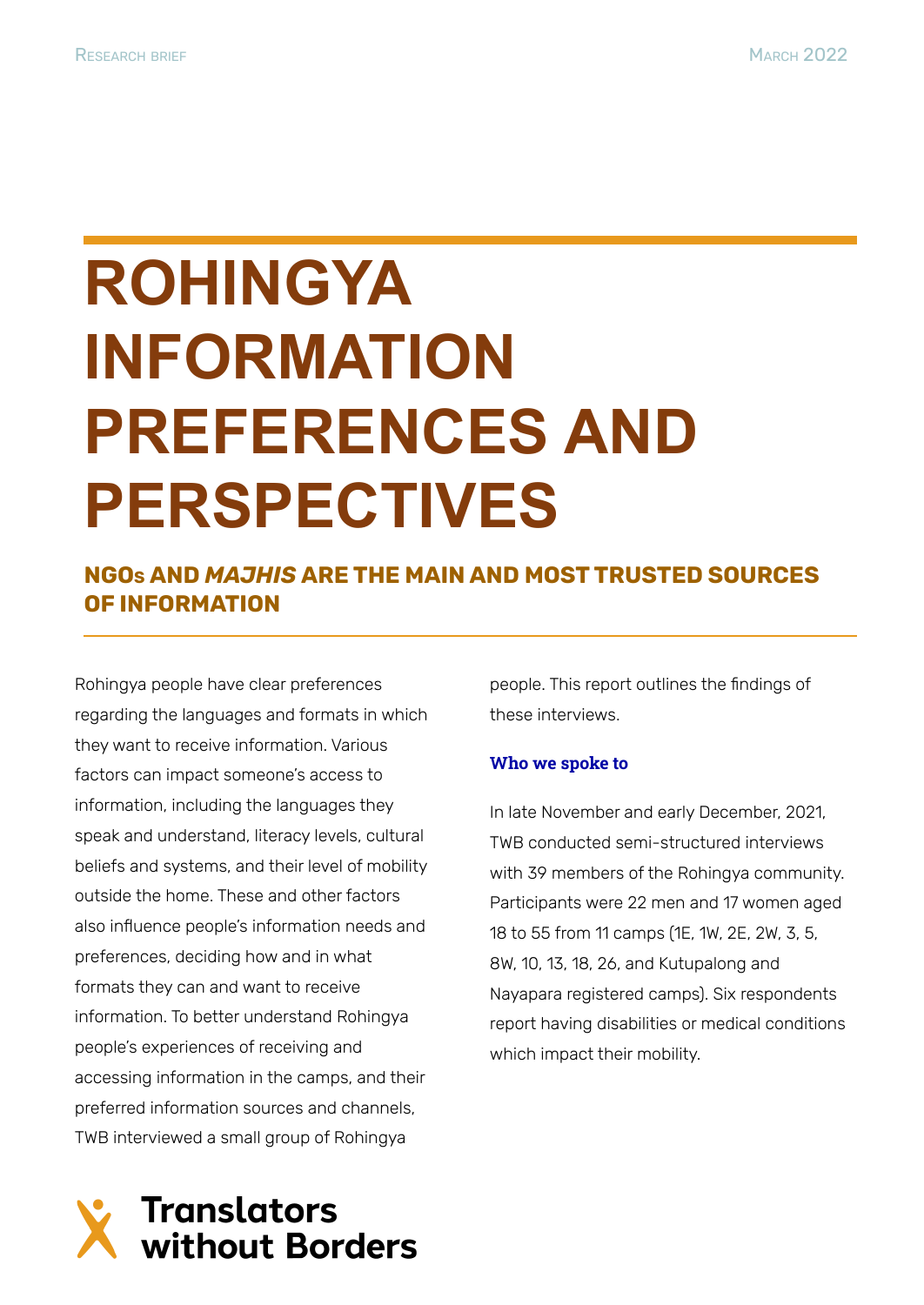#### **NGOs and** *majhis* **are people's main and most trusted sources of information**

Community members interviewed identified their main sources of information as NGOs and *majhis.* Of the 39 respondents, 38 gave NGOs and 31 *majhis* as their main sources of information. This was consistent between men and women, and among respondents with disabilities or medical conditions affecting their mobility.

From NGOs, people most commonly receive information about hygiene, health, disaster preparedness and food distribution, while from *majhis* they predominantly receive information about camp security and community harmony. None of the 39 respondents report facing any issues understanding the information received from NGOs and *majhis,* as they receive it in verbal or audio formats and in Rohingya.

For 15 of the 17 women interviewed, it is NGO volunteers who are the source of information from NGOs, mostly through home visits and sometimes through meetings and miking. This supports TWB research from 2021 which found that volunteer community health workers are the most common and trusted source of health information for Rohingya women in the camps. $1$  In contrast, the men interviewed generally receive information from NGOs through miking or at meetings, with only

https://translatorswithoutborders.org/wp-content/ uploads/2021/10/Community-health-workers-Themain-source-of-health-information-for-Rohingyawomen-research.pdf

4 of 22 saying they get such information through home visits. People generally receive information from *majhis* face-to-face, particularly at meetings, while some receive through miking and home visits.

Among those interviewed, NGOs were by far the most trusted information source: 33 of the 39 interviewees said they trusted information from NGOs or NGO volunteers. Fourteen people mentioned *majhis* as trusted information sources, and 9 mentioned either CiCs, their volunteers or the Bangladesh government. Neighbors and other members of the wider community are the least trusted source. Interviewees felt these groups lie, spread rumors or simply lack access to accurate and reliable information.

*"I mostly believe information from* **majhis** *and NGOs since NGOs are working for us and they will never give us misinformation.* **Majhis** *are community leaders and always try to provide accurate information which they hear from NGOs or CIC meetings so we all believe them too."* **- Rohingya man, 44 years old**

*"We believe* **majhis** *most because since we arrived in Bangladesh they look after us and help us to solve problems."* **- Rohingya woman, 23 years old**

For men, other main sources of information include friends (7), CiCs (6), and the internet or social media (4). Women also mentioned family (5) and friends (2) and CiCs (5), but just 1 listed

<sup>1</sup>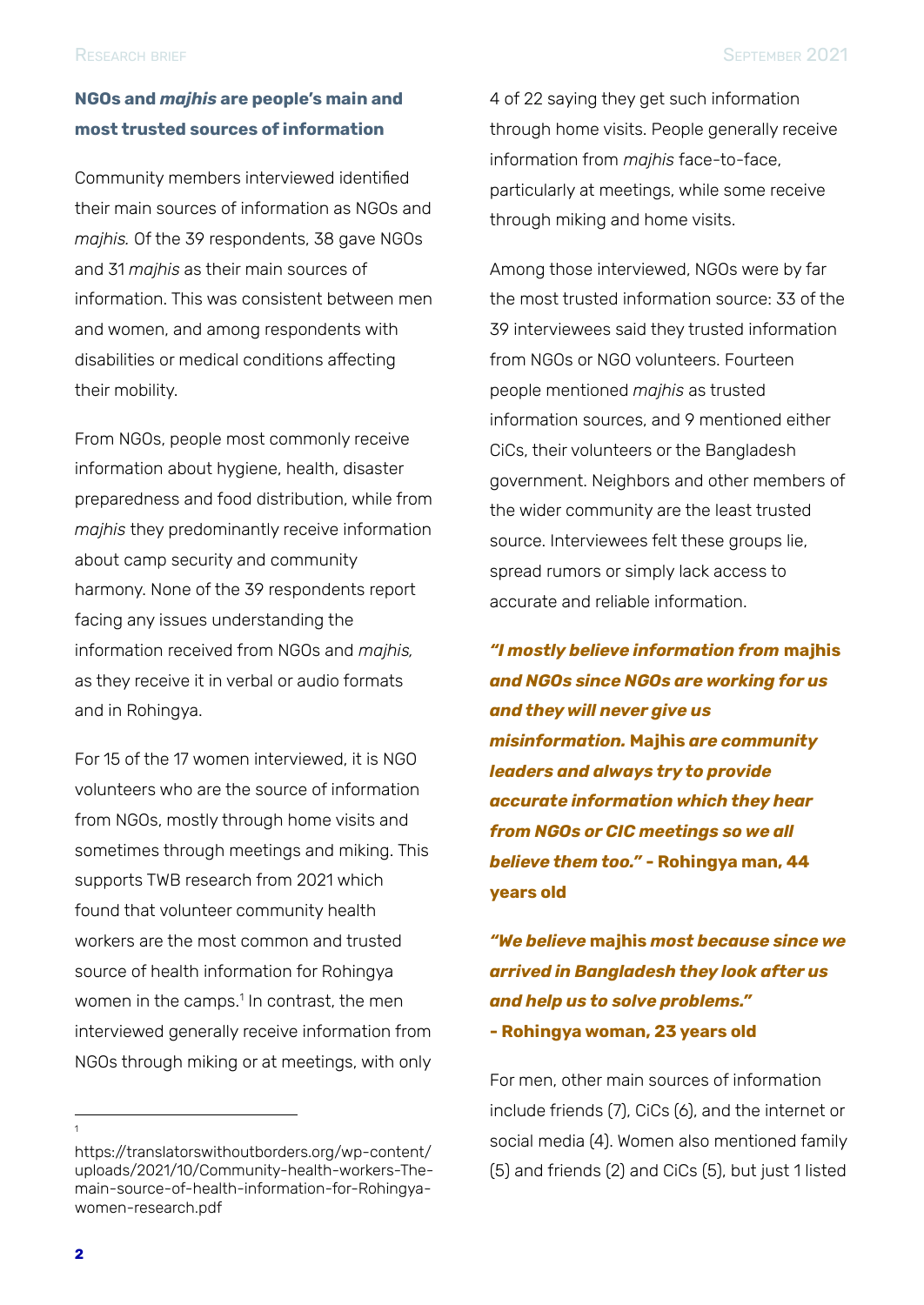the internet as an information source. From CiCs and CiC volunteers, people most commonly receive information on camp security, community harmony, and disaster preparedness. From friends and family, people generally receive secondhand information from other sources, while they generally access international news on the internet.

#### **People prefer to receive information in person or through miking**

When asked about information they have received recently that they have found useful and easy to understand, 37 of 39 respondents spoke of information received from NGOs. All examples given of useful and readily understandable information were received either face-to-face in meetings, home visits or through miking. With only a couple of exceptions, the information was in Rohingya. All but 3 respondents receive information in their area through miking and loudspeakers.

Interviewees' preferred formats for receiving information are face-to-face (in meetings or home visits), miking, video and audio - in that order. Miking, video, and meetings were mostly popular among men, while home visits were mostly popular among women.

*"As we do not go anywhere outside our house we prefer if they can visit us."* **- Rohingya woman, 35 years old**

#### **People face obstacles accessing information and recognize obstacles faced by certain community members**

Twenty-one interviewees say they personally face obstacles accessing the information they need or want. Most of these individuals say they also know others who face obstacles, while 7 say they do not personally face obstacles but know people who do. Obstacles identified include poor phone and internet access, NGO workers being too busy to answer questions, a lack of services and support for people with disabilities, and simply not knowing how or where to access information.

Thirty-two respondents recognize that certain members of the community face challenges accessing the information they need. They most commonly identify older people and people with disabilities as facing added challenges accessing information due to their restricted movement.

Thirty-three respondents say that women do not have the same level of access to information as men, including 16 of the 17 women interviewed. Fourteen of the women say that being a woman impacts their access to information.

*"As women, we cannot access all the information because we need our husbands' permission to go out. If all the volunteers come to our house to give information that would be better."* **- Rohingya woman, 26 years old**

Twenty-five of the 39 interviewees say they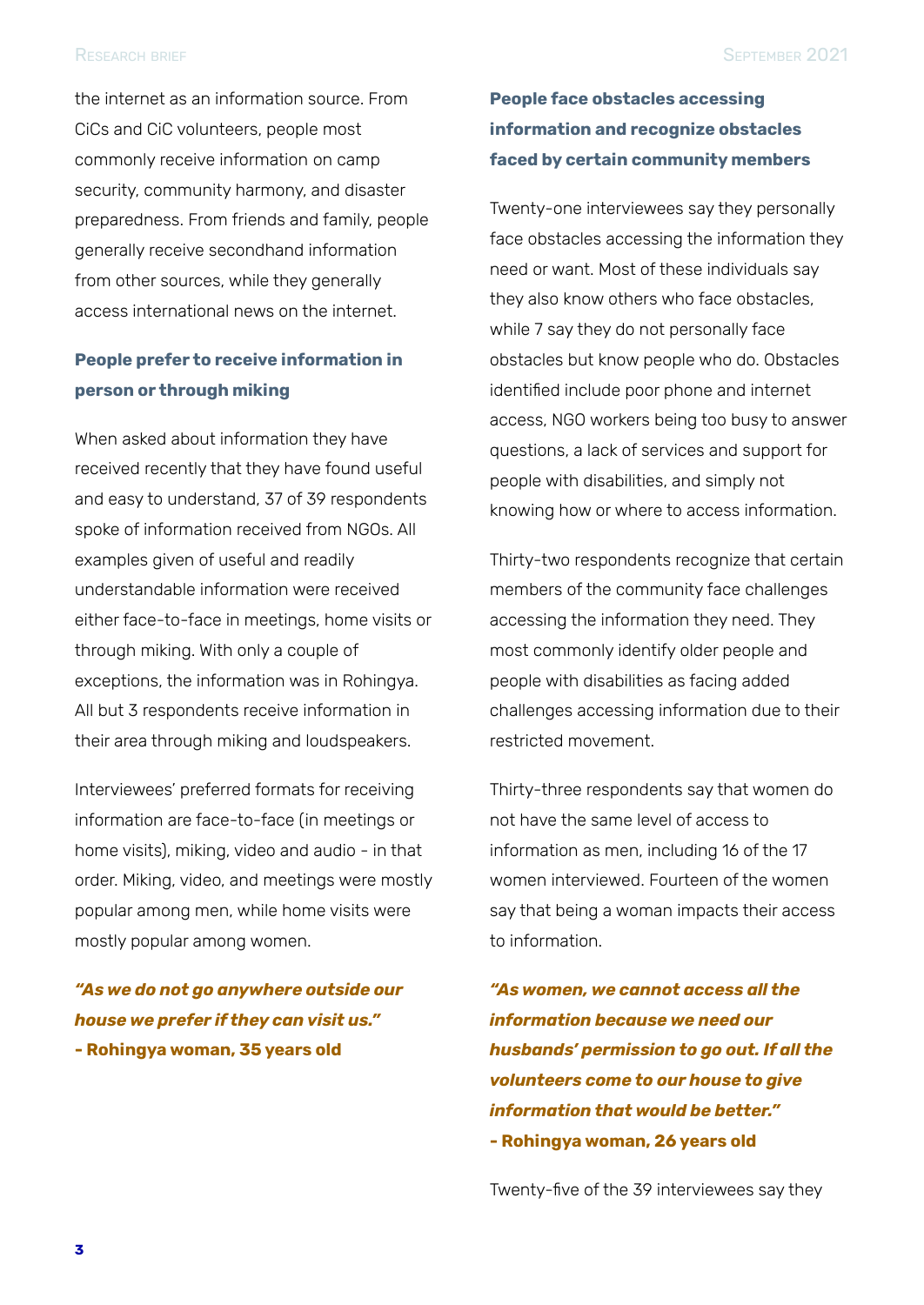don't have access to the information they need and want. Twenty-two want more information about repatriation, and others want more information on topics including security, disease prevention, education, employment, and disaster preparedness. While many people report receiving information about health, some want more information about specific topics such as protecting themselves from disease. Likewise, people are receiving information about camp security, but some want to know more about how to stay safe in the camps. Further research and conversations are needed with the community to better understand and meet their specific information needs.

#### **Recommendations for humanitarians**

The Rohingya community have clear preferences regarding how they prefer to receive information. Based on the community perspectives discussed here, we recommend that humanitarians:

- Continue, and, where possible, expand efforts to share information with the community face-to-face and through miking
- Consider expanding the use of video and audio formats for sharing information, particularly with men
- Explore ways of providing more information through home visits, particularly for women
- Consider ways of improving *majhis'* access to information and their ability to share information
- Conduct further research and regular consultation with the Rohingya community to build understanding of their changing information needs
- Explore ways of increasing NGOs' and *majhis'* access to information the community needs and facilitating increased sharing of that information in their preferred formats